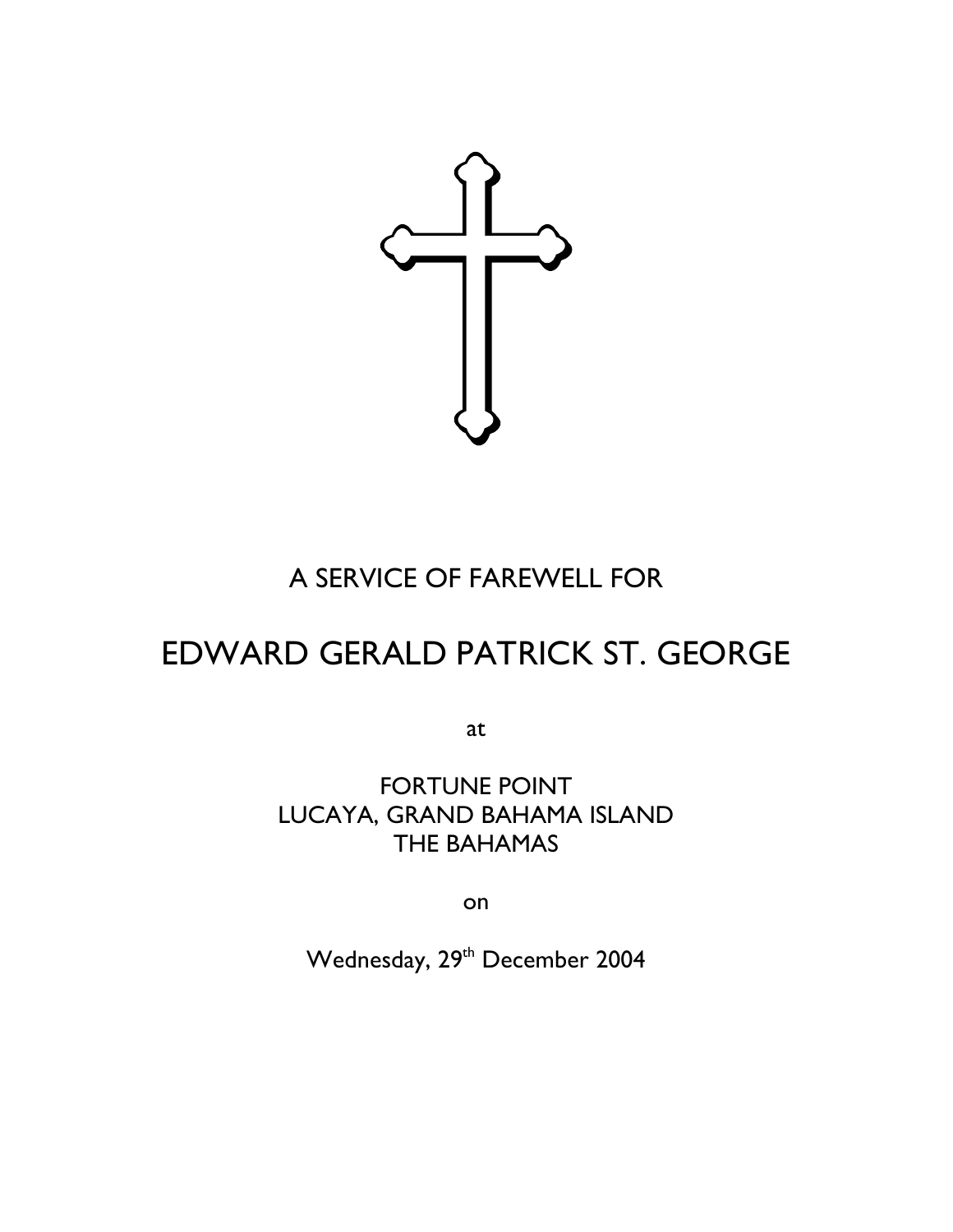## READINGS

#### A Reading from the Book of Ecclesiastes 3: 1-11

For everything there is a season, and a time for every matter under heaven: a time to be born, and a time to die; a time to plant, and a time to pluck up what is planted, a time to kill, and a time to heal; a time to break down, and a time to build up; a time to weep, and a time to laugh; a time to mourn, and a time to dance; a time to cast away stones, and a time to gather stones together; a time to embrace, and a time to refrain from embracing; a time to seek, and a time to lose; a time to keep, and a time to cast away; a time to rend, and a time to sew; a time to keep silence, and a time to speak; a time to love, a time to hate; a time for war, and a time for peace. What gain has the worker from his toil? I have seen the business that God has given to the sons of men to be busy with. He has made everything beautiful in its time; also he has put eternity into a man's mind, yet so that he cannot find out what God had done from the beginning to the end.

Perhaps if we could see The splendour of the land To which our loved are called, We'd understand

Perhaps if we could hear The welcome they receive From old familiar voices, We would not grieve

Perhaps if we could know The reason why they went, We'd wipe away the tears that flow And wait - content.

Count your blessings instead of your crosses, Count your gains instead of your losses, Count your joys instead of your woes; Count your friends instead of your foes. Court your courage instead of your fears; Count your laughs instead of your tears. Count your full years instead of your lean; Count your kind deeds instead of your mean. Count your health instead of your wealth; Count on God instead of yourself.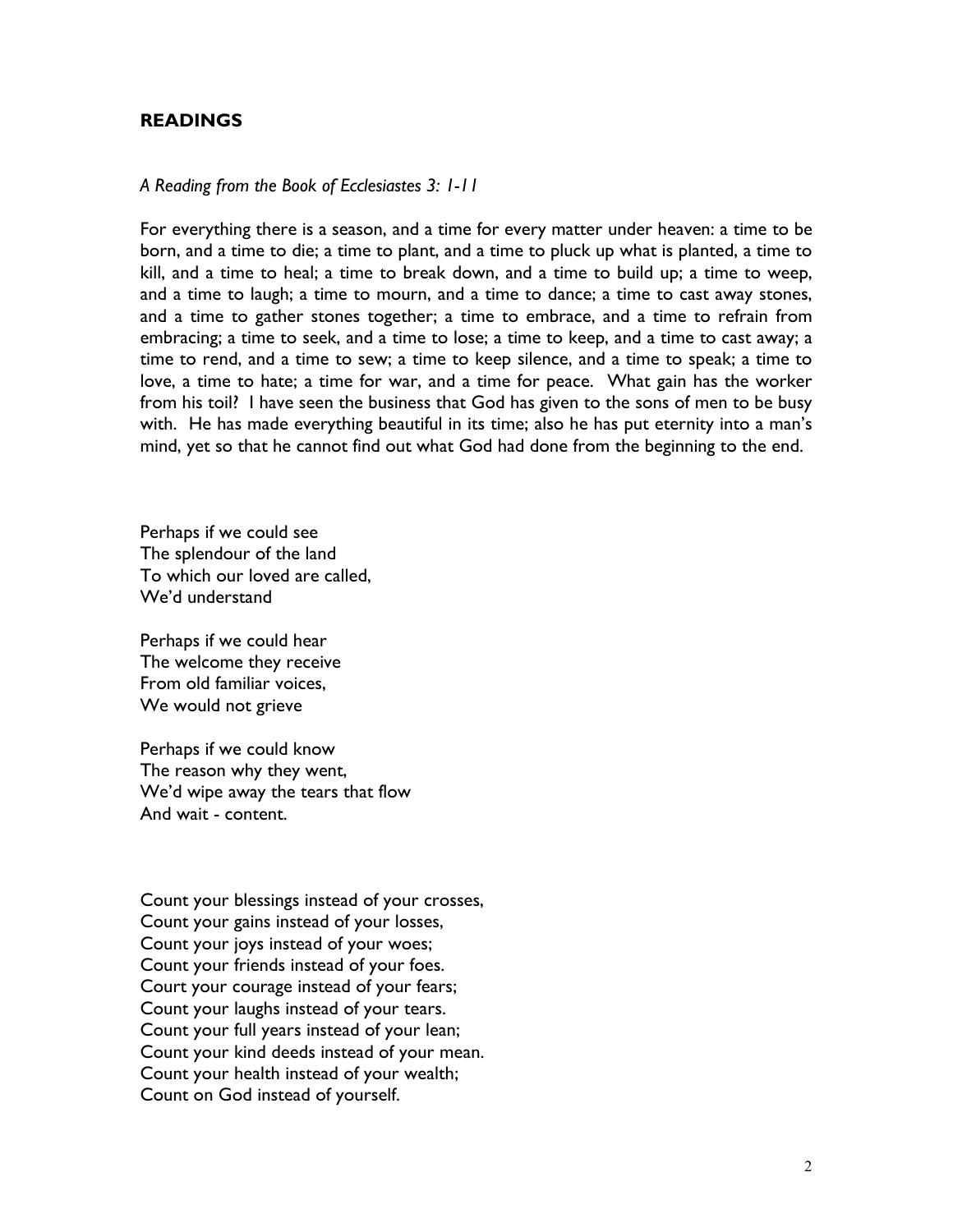### Fathers are wonderful people

Fathers are wonderful people too little understood and we do not sing their praises as often as we should for, somehow, Father seems to be the man who pays the bills. While Mother binds up little hurts and nurses all our ills and Father struggles daily to live up to his image – as protector and provider and the hero of the scrimmage. And perhaps that is the reason we sometimes get the notion that Fathers are not subject to the thing we call emotion. But if you look inside Dad's heart, where no one else can see, you'll find he's sentimental and as soft as he can be, But he's so busy everyday in the gruelling race of life. He leaves the sentimental stuff to his partner and his wife, but Fathers are just wonderful in many different ways, and they merit loving compliments and accolades of praise. For the only reason Dad aspires to fortune and success is to make the family proud of him and to bring them happiness. And like Our Heavenly Father, he is a guardian and a guide, someone that we can count on to be always on our side.

Do not stand at my grave and weep. I am not there. I do not sleep. I am a thousand winds that blow. I am the diamond's glint on snow. I am the sunlight on ripened grain. I am the gentle autumn's rain. When you awaken in the morning's hush. I am the swift uplifting rush, of quiet birds in the circling flight. I am the soft stars that shine at night. Do not stand at my grave and cry. I am not there. I did not die.